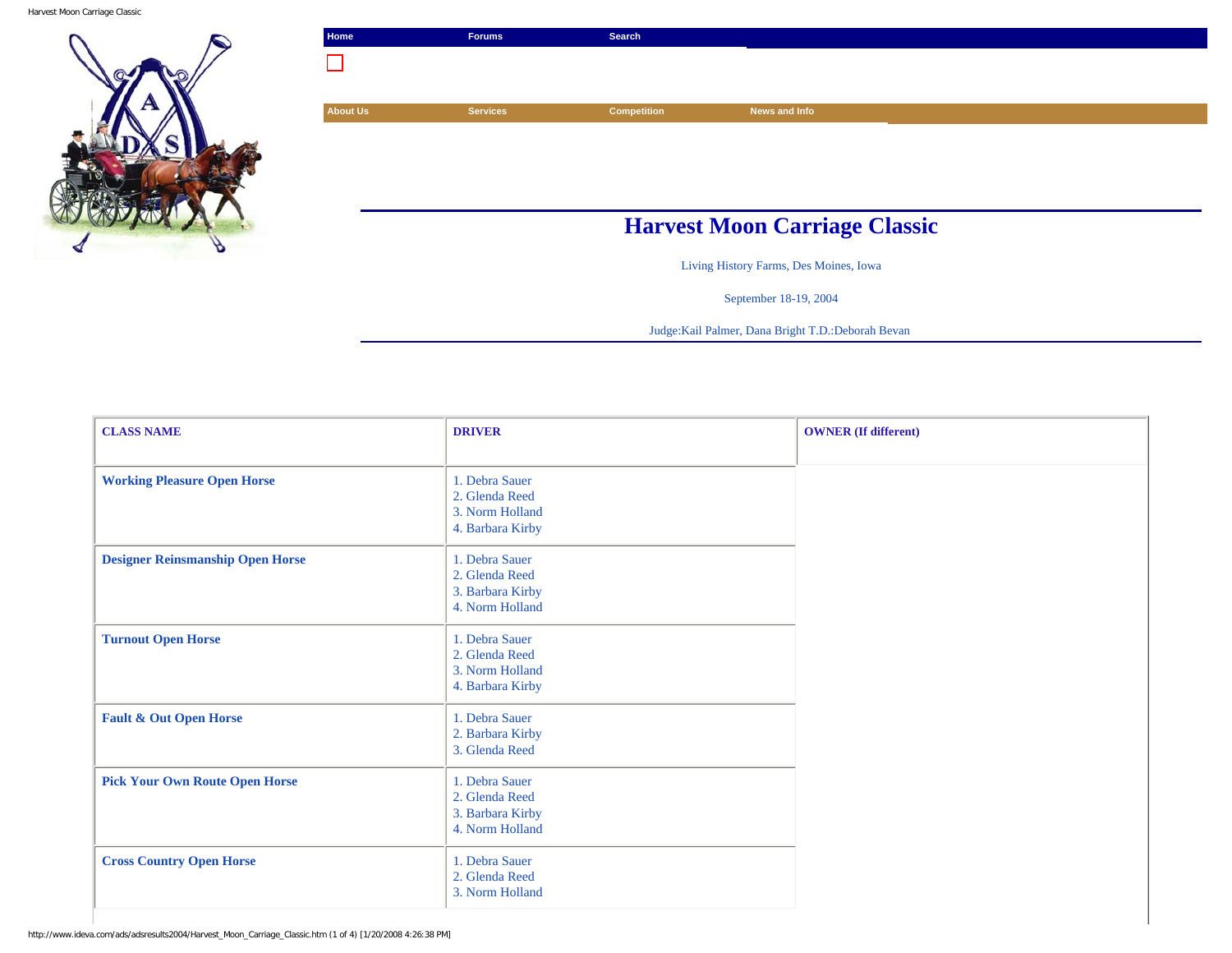| <b>Working Pleasure Open Pony</b>        | 1. Charlene Ehlert<br>2. Dr. Joan Kepors<br>3. Earl Morris                                                                  |
|------------------------------------------|-----------------------------------------------------------------------------------------------------------------------------|
| <b>Designer Reinsmanship Open Pony</b>   | 1. Charlene Ehlert<br>2. Earl Morris<br>3. Dr. Joan Kepros                                                                  |
| <b>Turnout Open Pony</b>                 | 1. Dr. Joan Kepros<br>2. Earl Morris<br>3. Charlene Ehlert                                                                  |
| <b>Fault and Out Open Pony</b>           | 1. Charlene Ehlert<br>2. Earl Morris<br>3. Dr. Joan Kepros                                                                  |
| <b>Pick Your Own Route Open Pony</b>     | 1. Earl Morris<br>2. Charlene Ehlert<br>3. Dr. Joan Kepros                                                                  |
| <b>Cross Country Open Pony</b>           | 1. Dr. Joan Kepros                                                                                                          |
| <b>Working Pleasure Novice Whip</b>      | 1. Linda Schutte<br>2. Sarah Parks<br>3. Cheri Sahm<br>4. Glenna Williams-Zumwalt<br>5. Jada Neubauer<br>6. Bobbi Wojtowicz |
| <b>Designer Reinsmanship Novice Whip</b> | 1. Jada Neubauer<br>2. Bobbi Wojtowicz<br>3. Cheri Sahm<br>4. Linda Schutte<br>5. Sarah Parks                               |
| <b>Turnout Novice Whip</b>               | 1. Jada Neubauer<br>2. Bobbi Wojtowicz<br>3. Glenna Williams-Zumwalt<br>4. Sarah Parks<br>5. Cheri Sahm<br>6. Linda Schutte |
| <b>Fault and Out Novice Whip</b>         | 1. Jada Neubauer<br>2. Cheri Sahm<br>3. Patricia Nachtigal<br>4. Connie Heinkel                                             |
| <b>Pick Your Own Route Novice Whip</b>   | 1. Linda Schutte<br>2. Jada Neubauer<br>3. Cheri Sahm<br>4. Connie Heinkel                                                  |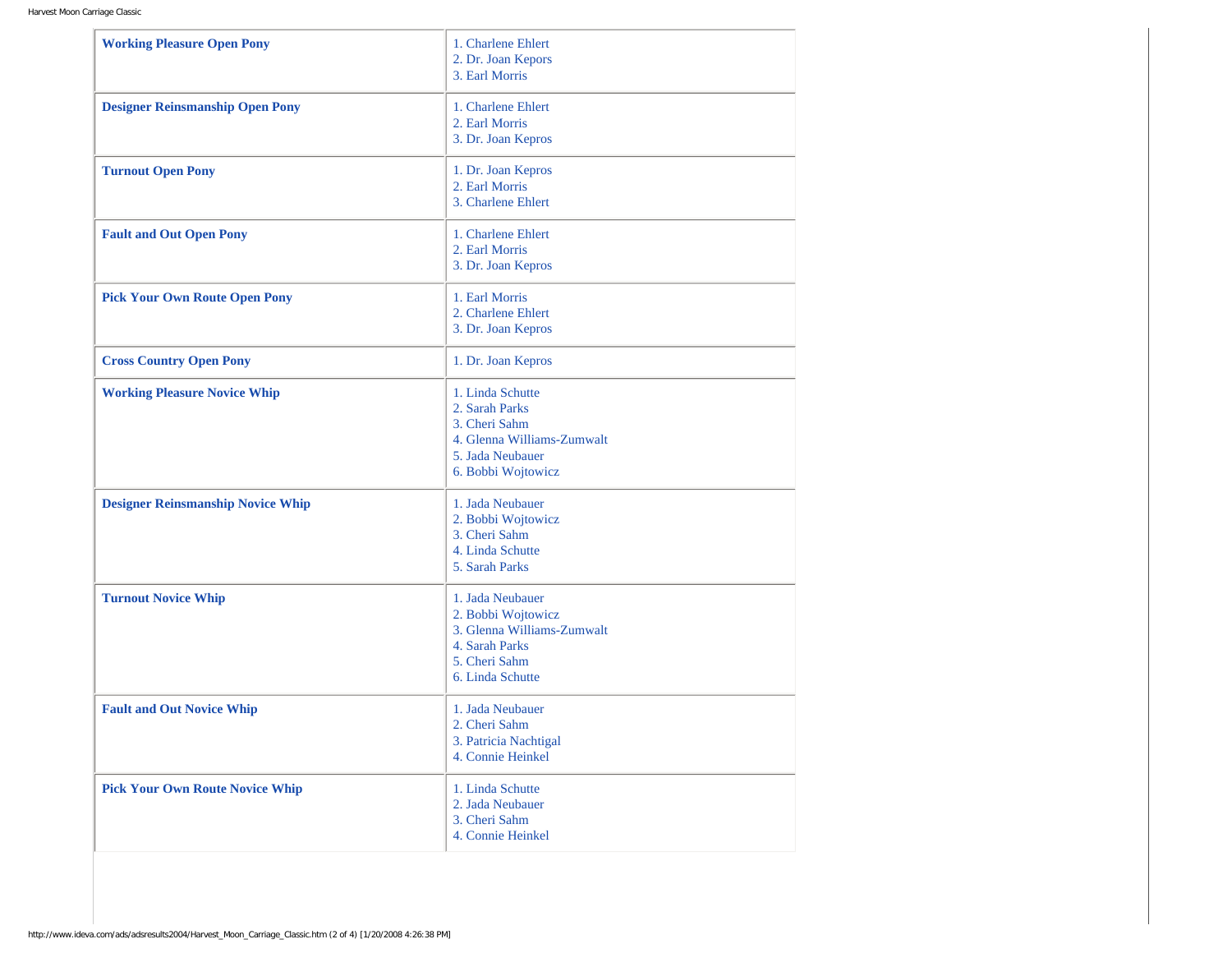| 1. Jada Neubauer<br>2. Glenna Williams Zumwalt<br>3. Connie Heinkel<br>4. Linda Schutte<br>5. Sarah Parks<br>6. Cheri Sahm |
|----------------------------------------------------------------------------------------------------------------------------|
| 1. Anita Meinert<br>2. Mary Winter<br>3. Gloria McHugh<br>4. Pam Catlin<br>5. Regina Stover<br>6. Gene Rhinehart           |
| 1. Mary Winter<br>2. Jeanette Marsh<br>3. Pam Catlin<br>4. Anita Meinert<br>5. Karen DeOrnellas<br>6. Jeanette Marsh       |
| 1. Pam Catlin<br>2. Karen M. DeOrnellas<br>3. Gloria McHugh<br>4. Mary Winter<br>5. Anita Meinert<br>6. Jeanette Marsh     |
| 1. Karen M. DeOrnellas<br>2. Regina Stover<br>3. Pam Catlin<br>4. Jeanette Marsh<br>5. Gene Rhinehart<br>6. Gloria McHugh  |
| 1. Anita Meinert<br>2. Mary Winter<br>3. Karen DeOrnellas<br>4. Regina Stover<br>5. Pam Catlin<br>6. Gene Rhinehart        |
| 1. Regina Stover<br>2. Gloria McHugh<br>3. Gene Rhinehart<br>4. Pam Catlin<br>5. Jeanette Marsh<br>6. Karen DeOrnellas     |
| 1. Jim Block<br>2. Dan Soby                                                                                                |
| 1. Dan Soby                                                                                                                |
|                                                                                                                            |